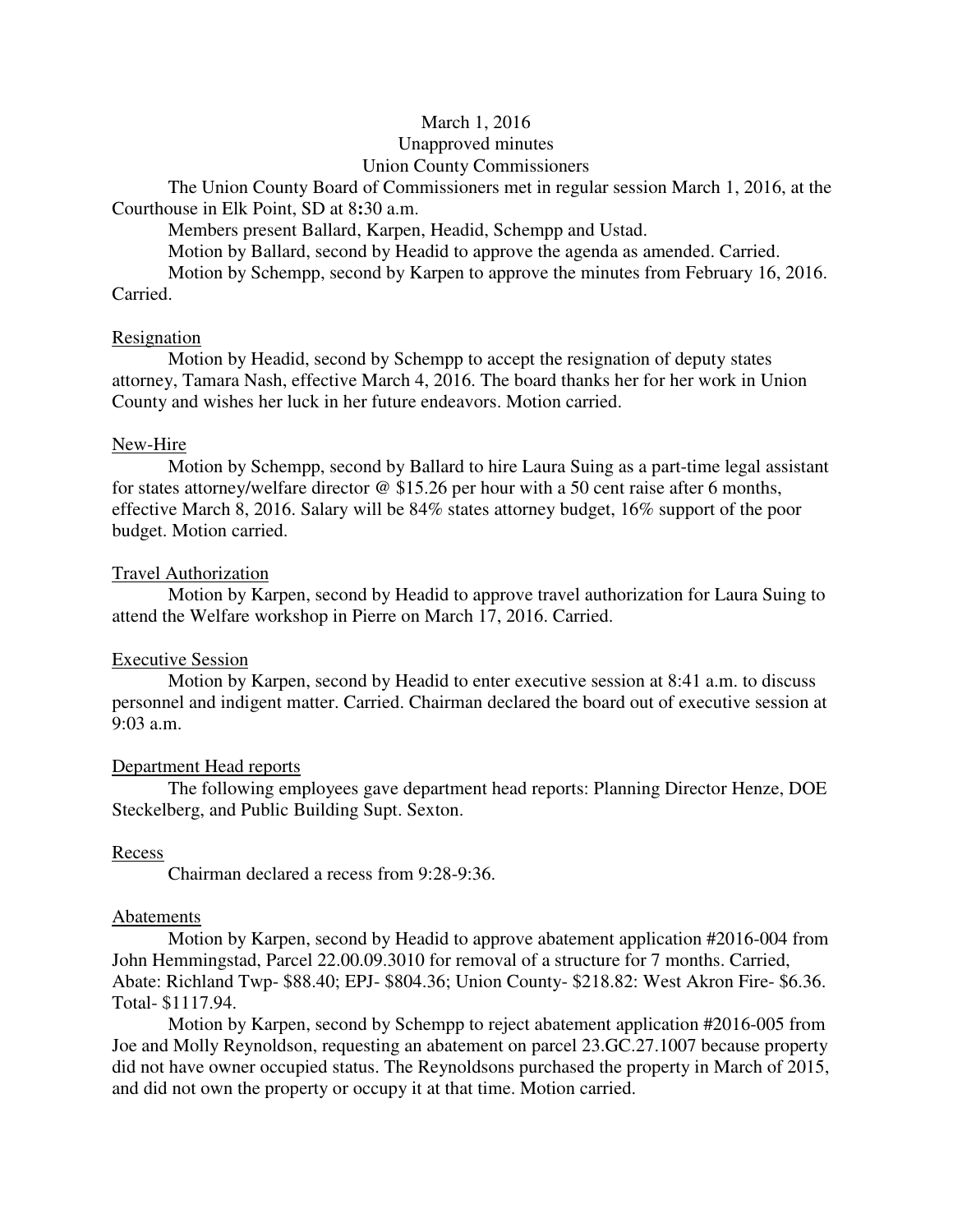Motion by Karpen, second by Ballard to approve the abatement application #2016-006 for a resident late in applying for elderly freeze. Carried. Parcel 22.01.16.1003-Abate: Richland Twp- \$60.15; EPJ- \$388.40; Union County- \$148.90; Elk Point Fire- \$14.51. Total- \$611.96.

 Motion by Ballard, second by Headid to approve the abatement application #2016-007 from Peter Winder for moving a structure from the property on parcel 16.00.33.4030. Carried. Abate: Emmet- \$63.54; Alcester Hudson School- \$854.58; Capital Outlay Certificates- \$45.34; Union County- \$187.76; Rural Fire- \$6.54. Total \$1157.76.

#### Highway

PWA Roggow met with the board to discuss various matters.

 Motion by Karpen, second by Headid to approve the LEPC roster presented by Roggow. Motion carried.

#### Executive session

 Motion by Karpen, second by Ballard to enter executive session at 9:58 a.m. for legal matters. Carried. Chairman declared the board out of executive session at 11:12 a.m.

#### Klass Law Firm

 Motion by Karpen, second by Headid to authorize Klass Law Firm to continue negotiations with Dakota Valley School District. Motion carried.

#### County Burial

 Motion by Headid, second by Ballard to approve the county burial application UCI-2016-0301. Carried.

#### Treasurer

 Treasurer Hertel met with the board to discuss removing parcel 11.00.16.4010 from the tax deed sale as there was a question regarding the original platting of the property.

Treasurer Hertel also discussed using GovTech for collection of escrow accounts.

#### Recess

Chairman declared a recess from 11:24- 11:28.

#### Robotics

 The Four Frogs robotics group put on a performance regarding the drug drop box program.

#### Wellmark

 Sherri Matthews, Wellmark agent, met with the board to discuss the annual renewal of the group health insurance policy.

#### Extend the meeting

Motion by Schempp, second by Ballard to extend the meeting until 1:00 p.m. Carried.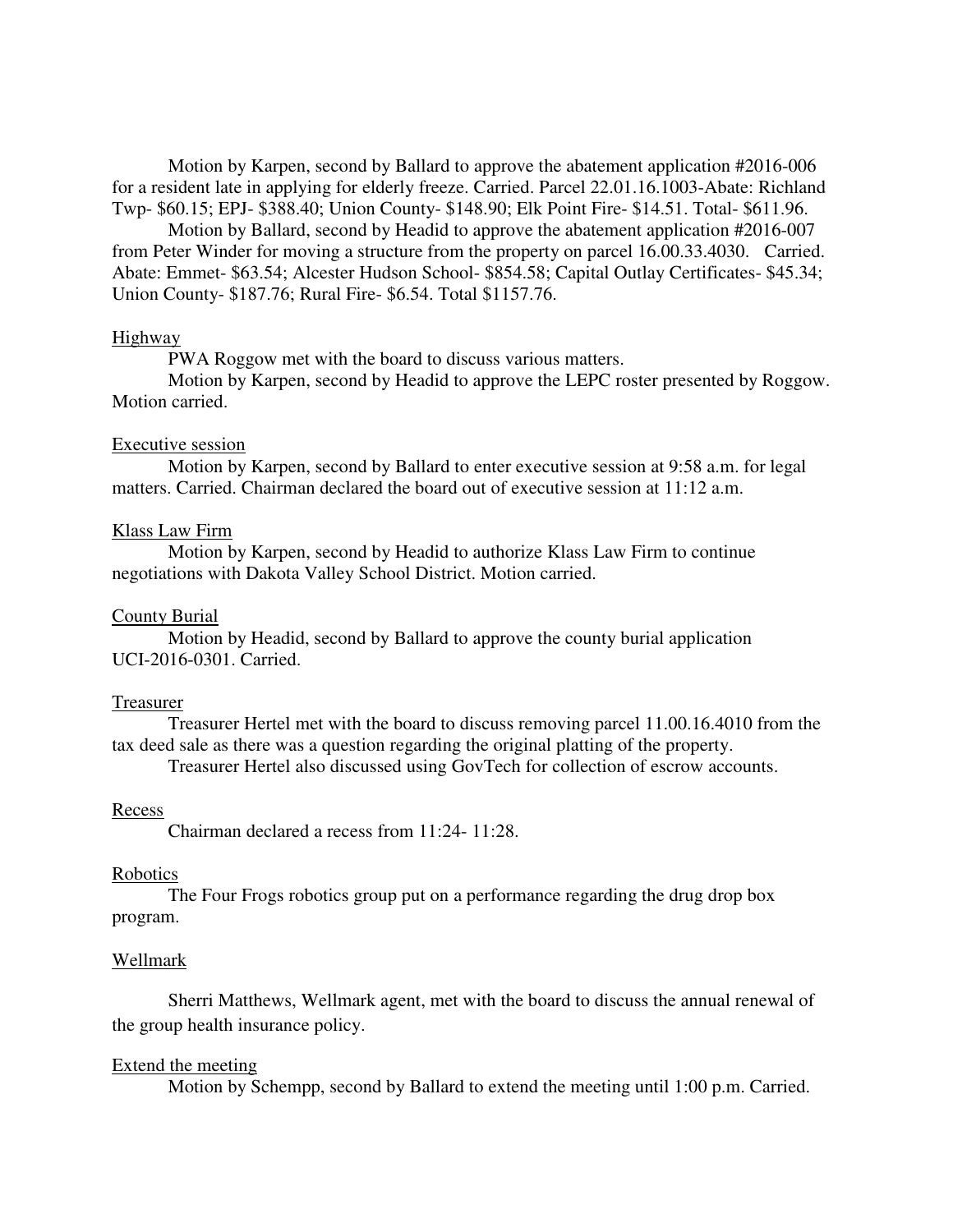#### Weed board

 Motion by Ballard, second by Schempp to accept the resignation of Don Gray from the weed board and thank him for his years of service. Carried.

#### Claims

 Motion by Headid, second by Ballard to approve the following claims. Motion carried. The following claims have been audited, approved and warrants drawn on the same: Bi-weekly payroll for 03-04-2016: Auditor \$188.60; Treasurer \$398.15; State's Attorney \$135.00; Public Building \$892.98; Register of Deeds \$728.15; Sheriff \$37,291.26; Nurse \$205.32; WIC \$346.92; Highway \$21,491.92; OASI \$4,718.43; OASI (2-19-2016) \$4,410.35. Courthouse payroll for the month of February 2016: Commissioners \$5,075.00; Auditor \$10,131.50; Data Processing \$238.65; Treasurer \$13,564.70; State's Attorney \$19,629.72; Public Building \$4,262.23; Assessor \$12,505.96; Register of Deeds \$6,902.20; Veteran \$1,359.60; Sheriff \$5,117.10; Nurse \$975.18; Jail \$121.00; Extension \$1,403.95; Fair \$1,413.42; Weed \$654.16; Planning & Zoning \$3,549.29; Highway \$7,736.50; EMA \$1,591.23. OASI \$6,999.85; SDRS \$12,008.44; Wellmark \$43,536.92; Dearborn National \$398.17.2016 Deductible \$1250.00; AMG Radiology (Care) \$20.00; Avera Medical Grp (Eval) \$1,416.66; Avera Occupational Medicine (Drug Testing) \$113.80; Best Western Ramkota Inn (Lodging) \$351.96; Bob Barker (Supp) \$292.77; Bomgaars (Repairs) \$71.98; Brian's Repair (Maint) \$987.56; Caterpillar Financial Svc (Pymt) \$2,678.64; Century Business Products (Supp) \$139.37; Century Link (Util) \$1,188.77; City of Elk Point (Util) \$5,254.93; Concrete Materials (Repair) \$1,324.54; Consolidated Communication (Util) \$122.70; Continental Research (Supp) \$418.00; Convergint Technologies (Maint) \$200.00; Counsel (Util) \$178.47; Crary Huff Law Firm (Pub Def) \$2,477.40; CSI (Repair) \$170.00; Cummins Central Power (Repairs) \$52.22;Dakota Dunes NSC Times (Legals) \$121.13; Dale Neely (Mileage) \$12.60; Frantzen Reporting (Transcript) \$231.40; Fremont Tire/T-W Tire (Repair/Supp) \$770.75; Frieberg, Nelson, & Ask (Pub Def) \$2,477.40; Home Builders Assoc (Dues) \$400.00; Hydraulic Sales (Repair) \$126.00;Janet Lingle (Per Diem) \$89.60; Janitor Depot (Supp) \$273.60; Jeffrey T Myers (Pub Def) \$2,477.40; Johnson Feed (Supp) \$1,557.00; Jones Food Ctr (Supp) \$7.65; Kalins (Supp) \$54.46;Katie Johnson (Pub Def) \$2,477.40; Kinetic Leasing (Pymt) \$4,224.90; L G Everist (Supp) \$2,348.64; Leader Courier (Legals) \$232.97; Lewis Drug (Drugs) \$449.55; Lincoln Co (Reimb MI) \$392.50; Maintenance Engineering (Supp) \$396.64; Michael Oberg (Maint) \$710.00; Mid-American Research Chemical (Supp) \$235.04; MidAmerican Energy (Util) \$2,781.42; Nygren's True Value (Repair/Supp) \$153.87; Office Depot (Supp) \$56.11; One Office Solution (Supp) \$273.11; Peterson, Stuart, Rumpca & Rasmussen (Pub Def) \$2,477.40; Pharm Chem (Supp) \$486.40; Pitney Bowes (Supp) \$856.65; Quill (Supp) \$546.86; Renee Irwin (Training) \$300.00;Richard Green (Mileage) \$31.08; Safety Restraint Chair (Repair) \$210.00; Sanford Health (Autopsies) \$4,981.00; SD Dept Transportation (Pro Rata Share) \$191.64; SD Federal Property Agency (Cloth Allow) \$50.00; SD State Health Lab (Well Test) \$15.00; SDAAO (Registration) \$560.00; SDACC (Registration/CLERP) \$3,444.95; SDACES (Dues) \$40.00; Siouxland Community Health (Care) \$704.80; Sooland Bobcat (Supp) \$128.90; The Akron Hometowner (Legals) \$48.00; Transunion